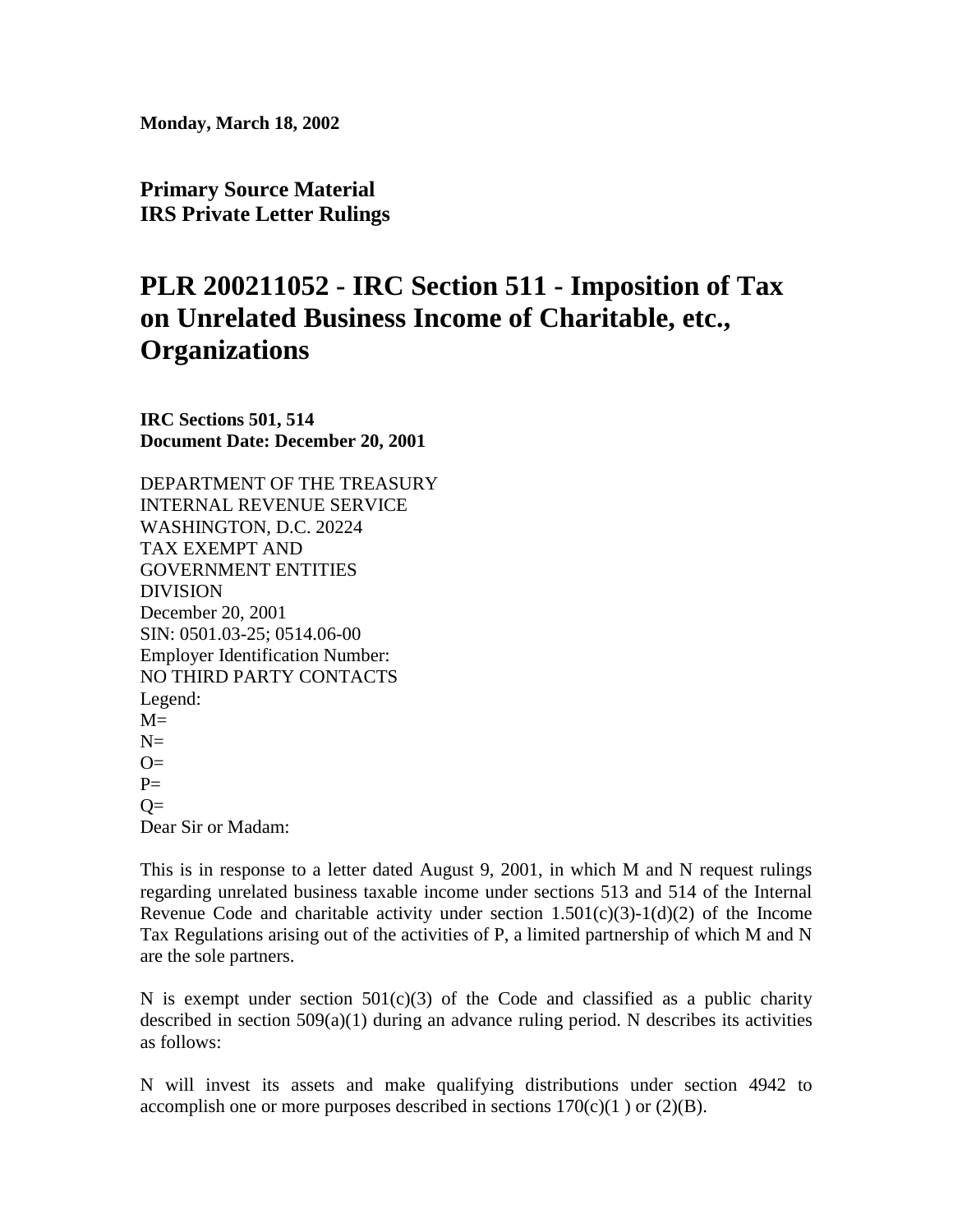Initially, N intends to further its general charitable purposes of promoting social welfare,including, but not limited to lessening neighborhood tensions, eliminating prejudice and discrimination, combating community deterioration and juvenile delinquency, by concentrating its charitable efforts to benefit .... a low income community... Like most low-income communities .... has a relatively high crime rate, a higher number of welfare recipients, higher poverty rates and lower school test scores as compared to many other communities ...

To help improve the economic conditions and combat community deterioration .... N intends to make investments in residential<I><FONT FACE="Arial"> </I><FONT FACE="Arial">properties (some of which will be low income housing units) and also invest in commercial property in the ... community.

M is exempt under section  $501(c)(3)$  of the Code and classified as a public charity under section 509(a)(3). M describes its activities as follows:

M is organized and operated exclusively to support and benefit O, a ... nonprofit public benefit corporation. M's primary activity is to hold, maintain, operate and/or sell real property for the benefit of O, and to pay O all income and gain derived therefrom. M will perform a function that would otherwise be performed by O. The holding of real property separate from O's other assets will allow for the more efficient operation and utilization of such real property and will protect O's other assets from liabilities associated with the ownership of real property.

O is exempt under section  $501(c)(3)$  and classified as a public charity described in sections  $509(a)(1)$  and  $170(b)(1)(A)(vi)$ . O describes its activities as follows:

...to receive gifts, bequests, and life estates to be held in charitable trust and administered on a grant basis for purposes which benefit the people of ...

[O] will administer gifts in any form and for any restricted or unrestricted [purpose], which qualifies under section  $501(c)(3)$  of the Code. Originally, [O] will make allocations to other agencies and institutions on a grant basis for the advancement of health, social welfare, education, cultural and civil improvement purposes. Unrestricted gifts and bequests will be encouraged, but donors may designate particular areas of interest or specific service agencies to benefit from their contributions. Such designations can be altered ... if literal compliance with restrictions becomes impossible,impracticable, unnecessary or undesirable.

M and N are in the process of effectuating a plan to combat community deterioration by (1) rehabilitating existing housing, and developing new housing, and (ii) further stabilizing the area through commercial development. To this end, M and N have formed P, a limited partnership. N is the general partner and M is the sole limited partner. The Partnership Agreement provides, in part, as follows:

1. P shall conduct its activities so as to primarily further the charitable purposes of the partners and not to benefit a private person;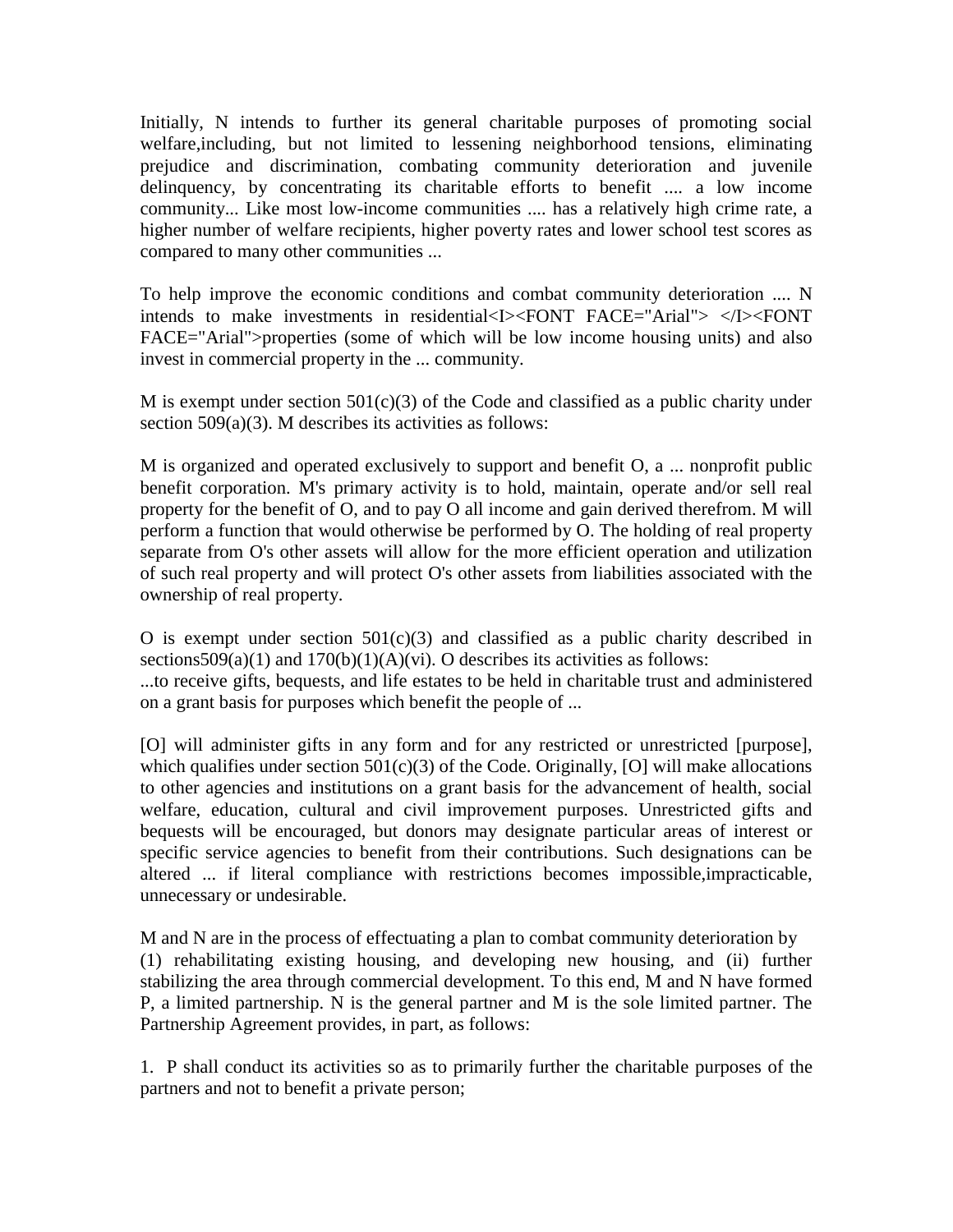2. P intends to purchase, develop, hold and/or sell real estate in the community in order to accomplish one or more of the following goals: combat community deterioration,provide decent affordable housing, provide low income housing, provide home ownership to families that cannot otherwise afford to purchase safe and decent housing;reduce crime by improving housing, prevent deterioration of the ...neighborhood. The designated neighborhood is deteriorated and blighted and located in a Redevelopment Project Area under the provisions of the Redevelopment Plan for the City of .... The Redevelopment Plan was approved and adopted by the City Council. The City Council approved the Plan because it determined that significant physical, social and economic blight still exists within the Project Area and that the Project cannot reasonably be expected to be accomplished by private enterprise acting alone. The City Council further determined that ... completion of the Project is in the vital and best interest of the City of... and the health, safety, morals, and welfare of its residents, and in accord with ... public purposes.

N has entered into a Disposition and Development Agreement (DDA) with the Redevelopment Agency of the City, a governmental agency, to be the developer of the Project. The DDA provides for the disposition of the Site... and the development and operation on the Site of a mixed use housing and office building development and related parking.

Pursuant to the DDA, the Redevelopment Agency is to acquire all of the parcels of land which comprise the Site, using its powers of eminent domain, if necessary, and then sell the Site to N for a purchase price equal to the Agency's cost. N is to construct residential units and a commercial building for offices and retail space on the Site. Approximately 30% of the residential units are to be reserved for rental to persons of very low income (income does not exceed 50% of the area median income adjusted for family size appropriate to the unit). The remaining residential units will be sold for little or no profit. The commercial office building is to be leased primarily to tax exempt organizations and governmental agencies that will be in a position to render vital services to the residents of the City. The DDA further provides that the Redevelopment Agency shall subsidize the costs to N related to the acquisition of the Site as well as costs and expenses related to the construction of the residential units by assigning a portion of funds the Agency receives from taxes.

N has assigned the DDA to P which will own and develop the Project. P has acquired the fee title to the Site and started construction. P has purchased and will, in the future, purchase deteriorated single and multi-family residences located in the blighted area for the purposes of renovating and leasing and/or selling them for little or no profit. P also intends to purchase and redevelop commercial properties in the blighted area for both commercial and residential purposes. Priority will be given to persons living or working in the area with respect to the sale and leasing of all residences.

P intends to apply for loans from Q, a government agency, that raises funds through taxexempt financing. If tax exempt financing is not available, P will apply for loans that are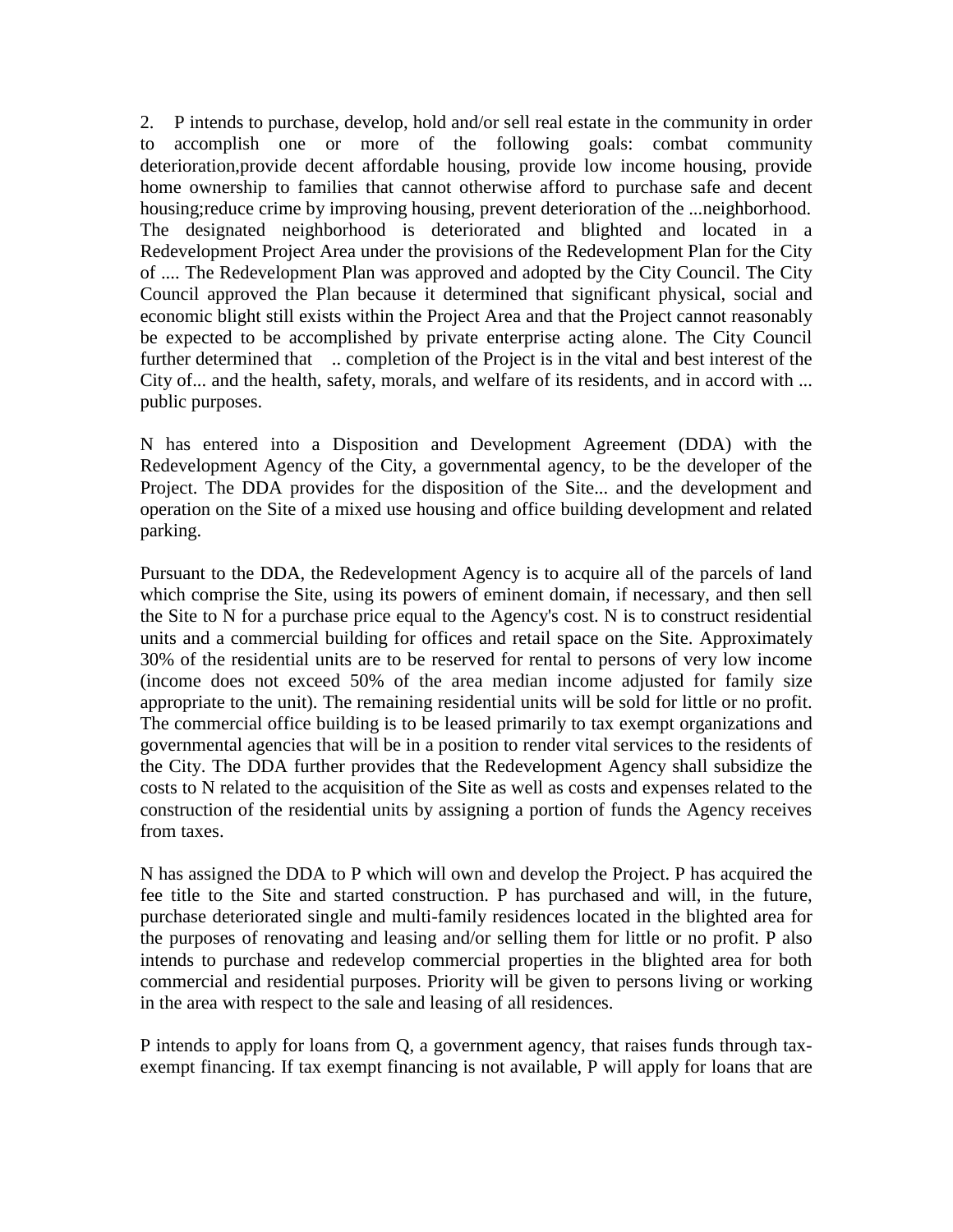not raised through tax exempt financing. All of the funds will be used toward Project activities.

Based on these facts, you have requested the following rulings:

1. P's activities will be considered as furthering the charitable purposes of N and M within the meaning of section  $1.501(c)(3)-1(d)(2)$  of the Income Tax Regulations.

2. P's activities will not be considered an unrelated trade or business under section 513(a) of the Code.

3. Income received by N and M through P from these activities, including, but not limited to: rental income, property management fees and income from the sale of residential and commercial properties, will not be subject to unrelated business income tax under section 511 of the Code whether or not there is any  $\&$  quot; debt financed property,  $\&$  quot; as defined in section 514.

Section 1.501(c)(3)-1((1)(2) of the regulations defines the term  $\&$ quot; charitable  $\&$ quot; in its generally accepted legal sense and it is not limited by the separate enumeration of exempt purposes in section  $501(c)(3)$  of the Code. The term includes, inter alia, relief of the poor and distressed;lessening of the burdens of government; and promotion of social welfare by an organization designed to do any of the above or combat community deterioration, or lessen neighborhood tensions.

Combating community deterioration in the " charitable " sense involves remedial action leading to the elimination of the physical, economic and social causes of such deterioration. Thus, Rev.Rul. 70-585, 1970-2 C.B. 115, Situation 3, holds that an organization that plans for the renewal and rehabilitation of a residential community in a blighted area qualifies for exemption under section  $501(c)(3)$ . Similarly, Rev. Rul. 74-587, 1974-2 C.B. 162, holds that an organization formed to provide low-cost financial assistance to business enterprises in an economically depressed area qualifies for exemption under section  $501(c)(3)$ .

The establishment or promotion of business in economically depressed areas by an organization pursuant to a government program is another form of remedial action which is considered charitable. For example, Rev. Rul. 76-419, 1976-2 C.B. 146, holds an organization which purchased blighted land in a depressed area and converted it to an industrial park, leasing the land to tenants who employed significant numbers of unemployed, who lived in the area, and trained these unemployed in needed skills, qualifies for exemption under section  $501(c)(3)$ . The organization received its funding pursuant to a public law providing for the establishment of special programs having an impact on such low-income areas.

Section 511 of the Code imposes a tax on unrelated business taxable income of organizations exempt from federal income tax under section  $501(c)(3)$ .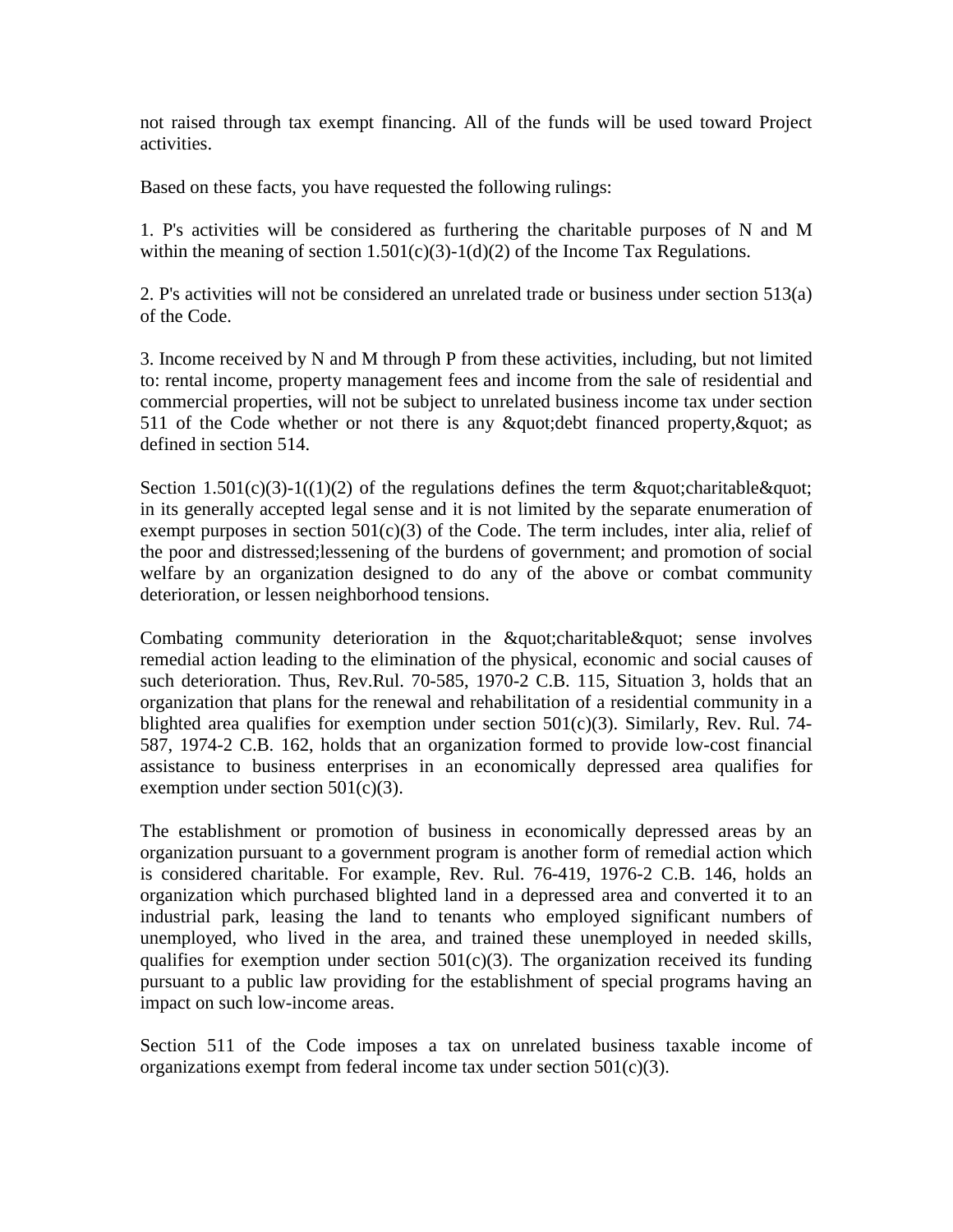Section  $512(a)(1)$  of the Code defines the term  $\&$ quot;unrelated business taxable income & quot; as gross income derived by an organization from an unrelated trade or business regularly carded on by it,less the deductions directly attributable to such business activity.

Section 512(b) of the regulations excludes certain types of income from the definition ofunrelated business taxable income including (but not limited to) dividends, interest, and rents from real property. However, if the income is derived from debt-financed property [section 514] or controlled organizations [section 512(b)(13)] it will be included in the computation of unrelated business taxable income.

Section  $1.512(c)$ -1 of the regulations provides that if a trade or business is regularly carded on by a partnership of which a tax exempt organization is a partner and is an unrelated trade or business with respect to the organization, then the organization must include its share (whether or not distributed) of the gross income of the business and its share of partnership deductions directly connected with the gross income in its computation of unrelated business taxable income.

Section 513(a) of the Code defines the term  $\&$  quot; unrelated trade or business  $\&$  quot; as any trade or business the conduct of which is not substantially related (aside from the need of such organization for income or funds or the use it makes of profits derived) to the exercise or performance by such organization of the purposes or function constituting the basis for its exemption. Section  $1.513-1(d)(2)$  of the regulations provides that a trade or business is substantially related to exempt purposes when the business activity has a substantial causal relationship to the achievement of the exempt purposes.

Section  $514(a)(1)$  of the Code provides that income from " debt-financed property  $\&$  quot; that is not related to the organization's exempt function is included as unrelated business taxable income.

Section 514(b)(1) defines debt-financed property as any property which is held to produce income with respect to which there is acquisition indebtedness. Section  $514(c)(1)$ provides, in part, that " acquisition indebtedness " means the unpaid amount of the indebtedness incurred by an organization in acquiring or improving the property. Section  $514(b)(1)(A)$  provides that any property all the use of which is substantially related(aside from the need of the organization for income or funds) to the exercise or performance by the organization of its charitable purpose will not be included in the term debt-financed property.

Based on the facts represented, N and O were formed for the purpose of and are directly involved in projects designed to further social welfare through the relief of the poor and distressed, lessening the burdens of government, combating community deterioration and lessening neighborhood tensions. M, as a supporting organization of O, was created for the purpose of furthering O.'s exempt purposes. By working together through P in undertaking Redevelopment Project described above, both N and M will continue to combat community deterioration and further the social welfare of the blighted community